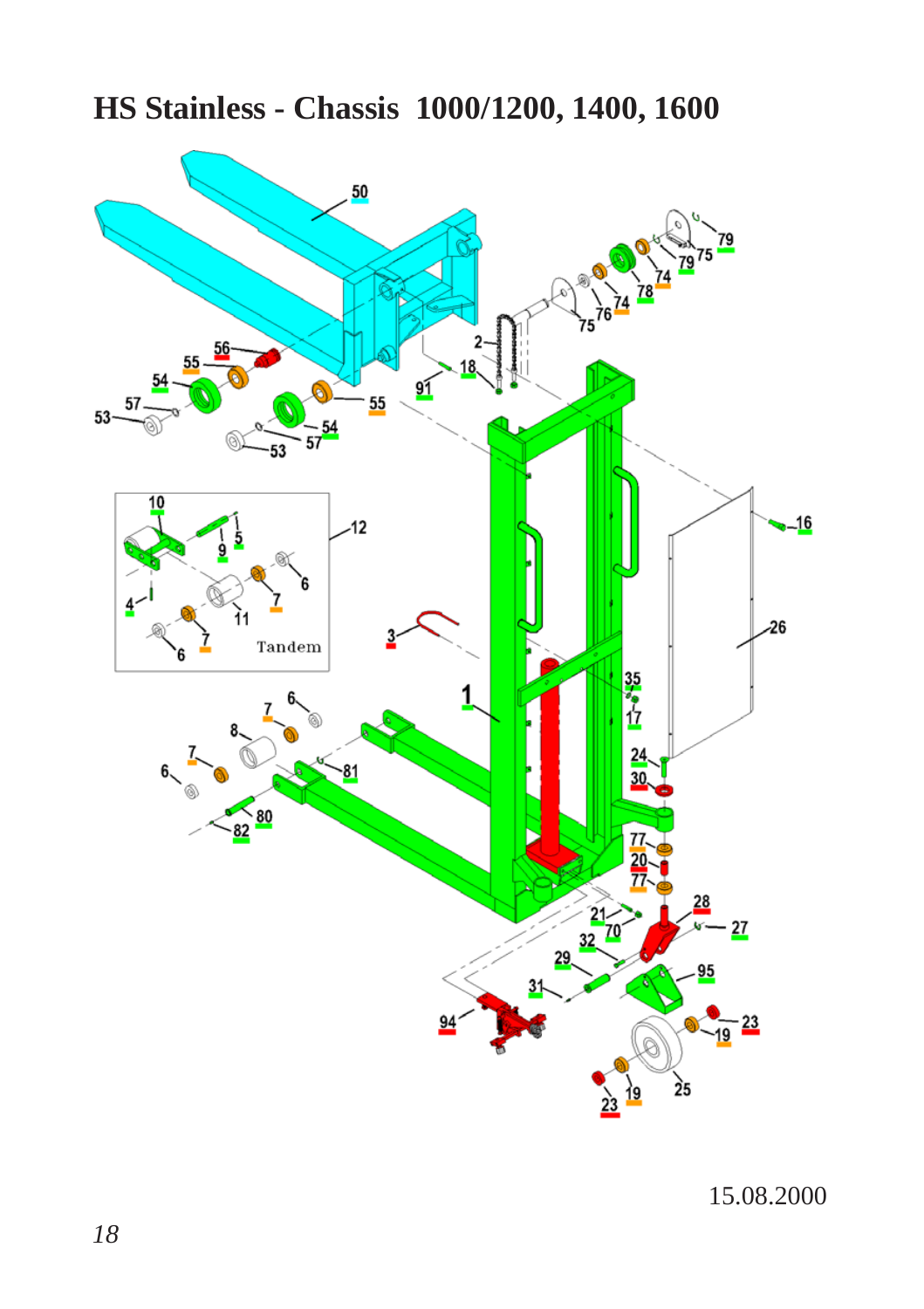|                | Spare Parts List   |                                                                        | HS Stainless -chassis 1000/1200 1000/1400 |                            | 1000/1600                          |                     | 02-04-2003                        |
|----------------|--------------------|------------------------------------------------------------------------|-------------------------------------------|----------------------------|------------------------------------|---------------------|-----------------------------------|
| Pos.           |                    | Part no. Benævnelse                                                    | <b>Description</b>                        | Benennung                  | Désignation                        | Pcs.                | Mat. spec.                        |
|                |                    | 300667RFChassis 1200                                                   | Chassis 1200                              | Chassis 1200               | Châssis 1200                       |                     |                                   |
| 1              |                    | 300620RFChassis 1400                                                   | Chassis 1400                              | Chassis 1400               | Châssis 1400                       | $\mathbf{1}$        | <b>AISI 304</b>                   |
|                |                    | 300616RFChassis 1600                                                   | Chassis 1600                              | Chassis 1600               | Châssis 1600                       |                     |                                   |
|                |                    | 403688E Løftekæde kpl. 1200                                            | Lifting chain cpl. 1200                   | Hubkette kpl. 1200         | Chaîne de levage, cpl. 1200        |                     |                                   |
| 2              |                    | 402704E Løftekæde kpl.<br>1400/1600                                    | Lifting chain cpl.<br>1400/1600           | Hubkette kpl.<br>1400/1600 | Chaîne de levage, cpl<br>1400/1600 | $\overline{c}$      |                                   |
|                | 400611             | Spændebøjle, lang                                                      | Clamp, long                               | Spannbügel, lang           | Etrier de serrage, long            |                     |                                   |
| 3              | 401924             | Spændebøjle, kort                                                      | Clamp, short                              | Spannbügel, kurz           | Etrier de serrage, court           | 1                   | El. galvanized                    |
| $\overline{4}$ | 937440             | Rørstift                                                               | Tubular pin                               | Rohrstift                  | Goupille cylindrique               | 4                   | <b>AISI 304</b>                   |
| 5              | 990110             | Smørenippel                                                            | Lubricator nipple                         | Schmiernippel              | Bouchon graisseur                  | 4                   | <b>AISI 304</b>                   |
| 6              | 400159             | Afstandsrør                                                            | Spacer pipe                               | Abstandrohr                | Tube entretoise                    | 4                   | Plastic                           |
| 7              | 946243             | Kugleleje                                                              | <b>Ball</b> bearing                       | Kugellager                 | Roulement à billes                 | 4                   | Rubber sealed                     |
|                |                    | 3000401 Gaffelhjul, nylon                                              | Fork wheel, nylon                         | Gabelrolle, Nylon          | Galet de fourche, nylon            |                     |                                   |
| 8              | 300037             | Gaffelhjul, polyurethan                                                | Fork wheel, poly.                         | Gabelrolle, Poly.          | Galet de fourche, poly.            | $\overline{c}$      |                                   |
| 9              | 400163             | Tandem aksel                                                           | Tandem axle                               | Achse f. Tandem            | Axe de tandem                      | 4                   | <b>AISI 304</b>                   |
| 10             | 403585             | Tandem gaffel                                                          | Tandem fork                               | Tandem Gabel               | Fourche de tandem                  | $\overline{c}$      | <b>AISI 304</b>                   |
| 11             | 4001641            | Tandemhjul, nylon                                                      | Tandem wheel, nylon                       | Tandemrolle, Nylon         | Roue de tandem, nylon              | 4                   |                                   |
|                | 401164             | Tandemhjul, polyurethan                                                | Tandem wheel, poly.                       | Tandemrolle, Poly.         | Roue de tandem, poly.              |                     |                                   |
| 12             | 403595             | Tandem kpl. nylon                                                      | Tandem cpl. nylon                         | Tandem kpl. Nylon          | Tandem complet, nylon              | 2                   | Semi-stainless                    |
|                | 403594             | Tandem kpl. polyurethan Tandem cpl. poly.                              |                                           | Tandem kpl. Polyurethan    | Tandem complet, poly.              |                     |                                   |
| 16             | 917613             | Skrue                                                                  | Screw                                     | Schraube                   | Vis                                | 6                   | <b>AISI 304</b>                   |
| 17             | 927081             | Topmøtrik                                                              | Top nut                                   | Hubmutter                  | Ecrou du sommet                    | $\overline{c}$      | <b>AISI 304</b>                   |
|                | 927082             | Sikringsmøtrik                                                         | Lock nut                                  | Gegenmutter                | Ecrou de verrouillage              |                     |                                   |
| 18             | 917122             | Sikringsmøtrik                                                         | Lock nut                                  | Gegenmutter                | Ecrou de verrouillage              | $\overline{4}$      | <b>AISI 304</b>                   |
| 19             | 946253             | Kugleleje                                                              | <b>Ball bearing</b>                       | Kugellager                 | Roulement                          | 4                   | Rubber sealed                     |
| 20             | 400647             | Afstandsrør                                                            | Spacer pipe                               | Abstandrohr                | Tube entretoise                    | $\overline{c}$      | Yellow chrom                      |
| 21             | 910031             | Pinolskrue                                                             | Pointed screw                             | Reitstockschraube          | Vis pivot                          | $\overline{c}$      | <b>AISI 304</b>                   |
| 23             | 400618             | Afstandsrør styrehjul                                                  | Spacer pipe Steering<br>wheel             | Abstandrohr Lenkrolle      | Tube entretoise Roue<br>directrice | 4                   | El. galvanized                    |
| 24             | 917121             | Skrue                                                                  | Screw                                     | Schraube                   | Vis                                | 2                   | <b>AISI 304</b>                   |
| 25             | 4039031            | Styrehjul, nylon                                                       | Steering wheel, nylon                     | Lenkrolle, Nylon           | Roue directrice, nylon             | $\overline{c}$      |                                   |
|                | 300048             | Styrehjul, polyurethan                                                 | Steering wheel, poly.                     | Lenkrolle, Polyurethan     | Roue directrice, poly.             |                     |                                   |
|                | 403515             | Beskyttelsesskærm 1200 Saftyguard 1200                                 |                                           | Schutzschirm 1200          | Écran de protection                |                     | Polycar-                          |
| 26             | 403514             | Beskyttelsesskærm 1400 Saftyguard 1400                                 |                                           | Schutzschirm 1400          | Écran de protection                | 1                   | bonate                            |
|                | 403513             | Beskyttelsesskærm 1600 Saftyguard 1600                                 |                                           | Schutzschirm 1600          | Ecran de protection                |                     |                                   |
| 27             | 933251             | Låsering                                                               | Locking ring                              | Schließring                | Circlip                            | 2                   | <b>AISI 304</b>                   |
| 28             | 400615E Hjulgaffel |                                                                        | Wheel fork                                | Radgabel                   | Etrier de galet                    | $\overline{c}$      | Yellow chrom.                     |
| 29             |                    | 401484RFStyrehjulsaksel                                                | Steering wheel shaft                      | Lenkrolleachse             | Axe de roue (de galet)             | $\overline{c}$      | <b>AISI 304</b>                   |
| 30<br>31       | 400624E            | Afdækningsskive                                                        | Cover disk                                | Abdeckscheibe              | Rondelle couvre-joints             | $\overline{c}$<br>2 | Yellow chrom.                     |
| 32             | 990112             | Smørenippel                                                            | Lubricator nipple                         | Schmiernipple              | Bouchon graisseur                  | 4                   | <b>AISI 304</b>                   |
|                | 917810             | Skrue                                                                  | Screw                                     | Schraube                   | Vis                                | $\overline{c}$      | <b>AISI 304</b>                   |
| 35<br>50       | 928080             | Skive<br>305034-4 Gaffelkonsol                                         | Washer<br>Fork bracket                    | Scheibe                    | Rondelle<br>Console de fourche     | 1                   | <b>AISI 304</b><br>Acid resistant |
| 53             | 400173             | Nylonrulle                                                             | Nylon roll                                | Gabelträger<br>Nylonrolle  | Roulette nylon                     | 4                   | Plastic                           |
| 54             | 401936RF Mastrulle |                                                                        | Mast roll                                 | Mastrolle                  | Rouleau du mât                     | $\overline{4}$      | <b>AISI 304</b>                   |
| 55             | 946273             | Kugleleje                                                              | <b>Ball</b> bearing                       | Kugellager                 | Roulement à billes                 | 4                   | Rubber sealed                     |
| 56             | 402826             | Ekcentrisk rulle                                                       | Eccentric roll                            | Exzentrischer Rolle        | Rouleau excentrique                | $\overline{c}$      | El. galvanized                    |
| 57             | 400159             | Skive                                                                  | Washer                                    | Scheibe                    | Rondelle                           | 4                   | Plastic                           |
| 70             | 927100             | Møtrik                                                                 | Nut                                       | Mutter                     | Ecrou                              | $\overline{c}$      | <b>AISI 304</b>                   |
| 74             | 946053             | Kugleleje                                                              | <b>Ball</b> bearing                       | Kugellager                 | Roulement à billes                 | 4                   | Rubber sealed                     |
| 75             | 402263             | Beskyttelsesskærm, rulle Screen safety guard, roll Schutzschirm, Rolle |                                           |                            | Ecran de protection                | 4                   | Plastic                           |
| 76             |                    | 402449 Afstandsring                                                    | Spacer ring                               | Abstandring                | Rondelle                           |                     | Plastic                           |
| 77             |                    | 946253 Kugleleje                                                       | <b>Ball bearing</b>                       | Kugellager                 | Roulement à billes                 | 4                   | Rubber sealed                     |
| 78             | 402325RF Kæderulle |                                                                        | Chain roller                              | Kettenrolle                | Rouleau de chaîne                  | $\overline{c}$      | <b>AISI 304</b>                   |
| 79             | 933251             | Låsering                                                               | Locking ring                              | Schließring                | Circlip                            | 4                   | <b>AISI 304</b>                   |
| 80             | 401932RF Hjulaksel |                                                                        | Wheel axle                                | Radachse                   | Axe de roue                        | $\overline{c}$      | <b>AISI 304</b>                   |
| 81             | 933201             | Låsering                                                               | Locking ring                              | Schließring                | Circlip                            | $\overline{c}$      | <b>AISI 304</b>                   |
| 82             | 990112             | Smørenippel                                                            | Lubricator nipple                         | Schmiernippel              | Bouchon graisseur                  | $\overline{c}$      | <b>AISI 304</b>                   |
| 91             | 917113             | Pinolskrue                                                             | Pointed screw                             | Reitstockschraube          | Vis pivot                          | 4                   | <b>AISI 304</b>                   |
| 94             | 160030E Bremse     |                                                                        | Brake                                     | Bremse                     | Frein                              | 1                   | El. galvanized                    |
| 95             |                    | 401483RF Fodbeskytter                                                  | Foot protectors                           | Lenkradschirm              | Protecteur de pied                 | 2                   | AISI $304$                        |
|                |                    |                                                                        |                                           |                            |                                    |                     |                                   |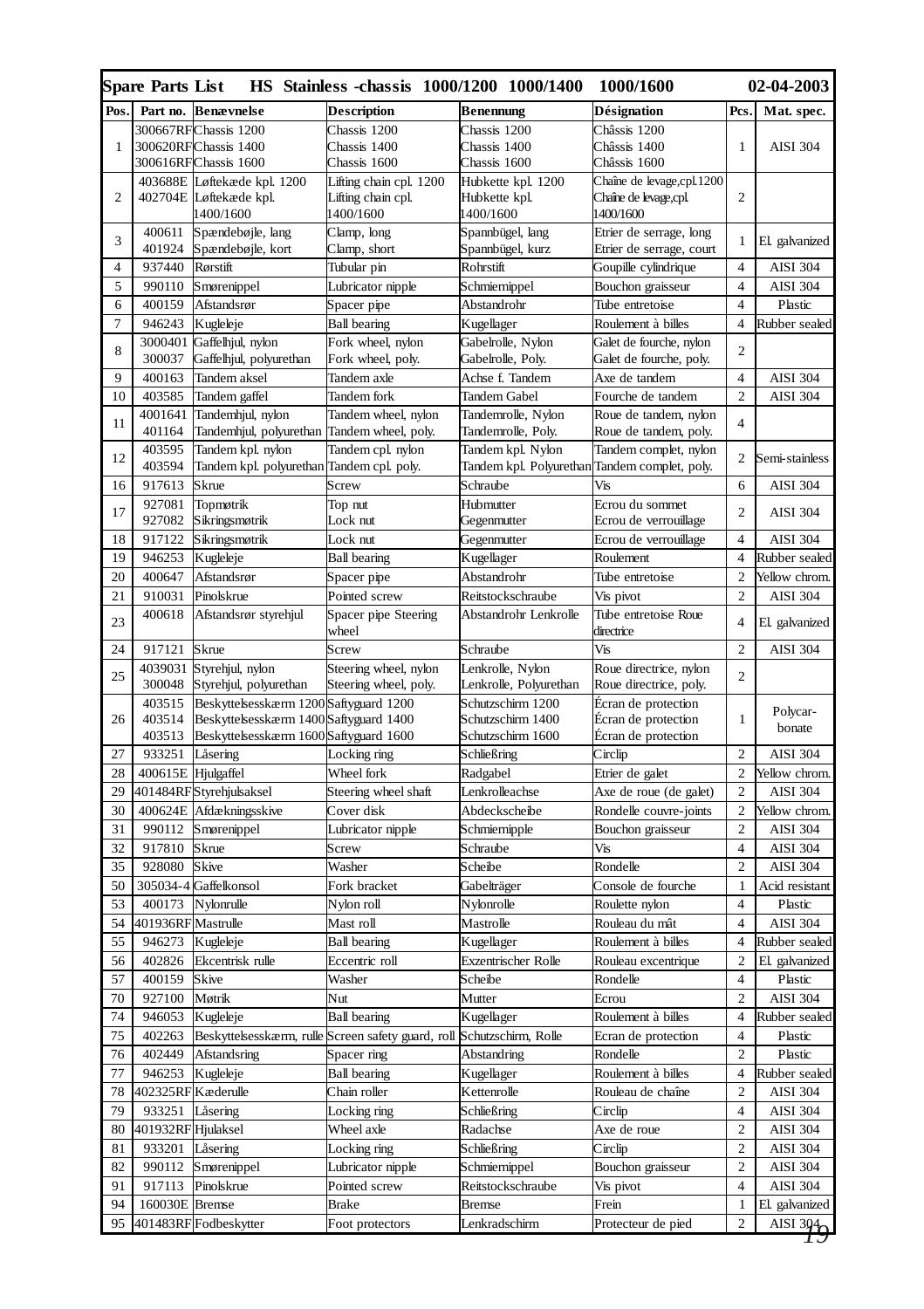

15.05.2001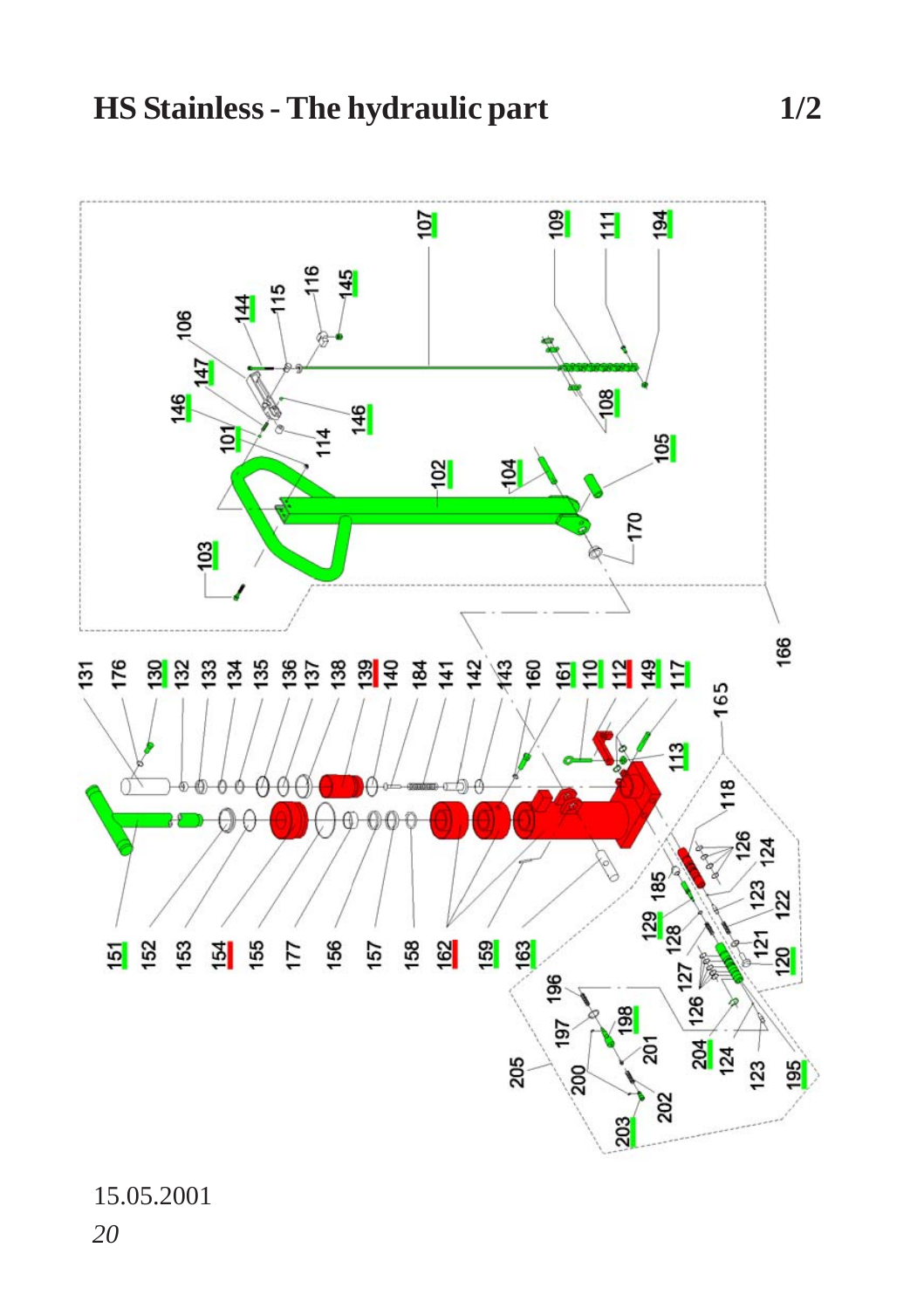|      | <b>Spare Parts List</b>    |                                                    | <b>HS Stainless</b> - The Hydraulic Part |                   |                                                   |                | 15.05.2001      |
|------|----------------------------|----------------------------------------------------|------------------------------------------|-------------------|---------------------------------------------------|----------------|-----------------|
| Pos. |                            | Part. no. Benævnelse                               | Description                              | <b>Benennung</b>  | Désignation                                       | Pcs.           | Mat. spec.      |
| 101  | 927060                     | Sikringsmøtrik                                     | Lock nut                                 | Gegenmutter       | Ecrou de verrouillage                             | 1              | <b>AISI 304</b> |
| 102  | 403521 Håndtag             |                                                    | Handle                                   | Deichsel          | Timon                                             | 1              | <b>AISI 304</b> |
| 103  | 917641 Skrue               |                                                    | Screw                                    | Schraube          | Vis                                               | $\mathbf{1}$   | <b>AISI 304</b> |
| 104  | 400091                     | Aksel                                              | Shaft                                    | Achse             | Axe                                               | 1              | <b>AISI 304</b> |
| 105  | 400959                     | Håndtagsrulle                                      | Handle roller                            | Deichsel Rolle    | Rouleau de timon                                  | 1              | <b>AISI 304</b> |
| 106  | 415055 Plastgreb           |                                                    | Release lever                            | Auslösehandgriff  | Manette de décompression                          | 1              | Plastic         |
| 107  |                            | 403518 Udløserstang                                | Release rod                              | Auslösestange     | Tige de decómpression                             | 1              | <b>AISI 304</b> |
| 108  |                            | 951010 Kædesamler                                  | Chain connector                          | Kettensammler     | Chaînon d'assemblage                              | $\mathbf{1}$   | <b>AISI 304</b> |
| 109  | 951013 Kæde                |                                                    | Chain                                    | Kette             | Chaîne                                            | 1              | <b>AISI 304</b> |
| 110  | 917540 $\emptyset$ jeskrue |                                                    | Eye bolt                                 | Augenschraube     | Vis à oeillet                                     | 1              | <b>AISI 304</b> |
| 111  | 917412                     | Skrue                                              | Screw                                    | Schraube          | Vis                                               | $\mathbf{1}$   | <b>AISI 304</b> |
| 112  |                            | 400122E Udløserarm                                 | Release arm                              | Auslösearm        | Levier de décompression                           | $\mathbf{1}$   | Yellow chrom    |
| 113  | 927050                     | Sikringsmøtrik                                     | Lock nut                                 | Gegenmutter       | Ecrou de verrouillage                             | $\mathbf{1}$   | AISI 304        |
| 114  | 403519                     | Plastbøsning                                       | Plastic bushing                          | Plastik Buchse    | Douille                                           | $\mathbf{1}$   | Plastic         |
| 115  | 415056                     | Plast manøvretap                                   | Plastic pin                              | Kunststoff Zapfen | Manaeuvre goupille                                | $\mathbf{1}$   | Plastic         |
| 116  | 415059                     | Justeringsbrik                                     | Adjustning pin                           | Justierungsstift  | Ajustage píece                                    | $\mathbf{1}$   | Plastic         |
| 117  | 937136                     | Rørstift                                           | Tubular pin                              | Rohrstift         | Goupille cylindrique                              | $\mathbf{1}$   | AISI 304        |
| 118  | 400660E                    | Ventilindsats                                      | High pressure valve                      | Kassettenventil   | Corps de soupape                                  | 1              | Yellow chrom    |
| 120  | 917112                     | Skrue                                              | Screw                                    | Schraube          | Vis                                               | 1              | <b>AISI 304</b> |
| 121  | 905100                     | Tætningsring                                       | Sealing ring                             | Dichtungsring     | Anneau d'étanchéité                               | 1              |                 |
| 122  |                            | 958080 Trykfjeder                                  | Pressure spring                          | Druckfeder        | Ressort                                           | $\mathbf{1}$   |                 |
| 123  | 402408                     | Udløserkegle                                       | Release cone                             | Auslösekegel      | Cône de décompression                             | $\overline{c}$ |                 |
| 124  | 941005                     | Kugle                                              | Ball                                     | Kugel             | Bille                                             | $\overline{c}$ |                 |
| 126  | 900110                     | O-ring                                             | $O$ -ring                                | O-Ring            | Joint torique                                     | 9              |                 |
| 127  | 958081                     | Trykfjeder                                         | Pressure spring                          | Druckfeder        | Ressort                                           | $\mathbf{1}$   |                 |
| 128  | 900050 O-ring              |                                                    | O-ring                                   | O-Ring            | Joint torique                                     | 1              |                 |
| 129  | 400107                     | Udløsertap                                         | Release indicator                        | Druckstift        | Pointeau de décompression                         | $\mathbf{1}$   | <b>AISI 304</b> |
| 130  | 917310                     | Kærvskrue                                          | Screw                                    | Schraube          | Vis                                               | $\mathbf{1}$   | <b>AISI 304</b> |
| 131  | 400655                     | Pumpestempel                                       | Pump piston                              | Pumpenkolben      | Piston de pompe                                   | $\mathbf{1}$   | Hard chrom      |
| 132  | 400676                     | Bånd                                               | Guide tape                               | Fuhrüngsring      | Bague de guidage                                  | $\mathbf{1}$   |                 |
| 133  | 901203                     | U-manchet                                          | Sleeve                                   | Manschette        | Manchette                                         | $\mathbf{1}$   |                 |
| 134  | 400667                     | Manchetskive                                       | Sleeve washer                            | Manschettescheibe | Rondelle de manchette                             | $\mathbf{1}$   |                 |
| 135  | 934300                     | Låsering                                           | Locking ring                             | Schließring       | Circlip                                           | 1              |                 |
| 136  |                            | 908350 Skrabering                                  | Scraper ring                             | Abstreifring      | Segment racleur                                   | 1              |                 |
| 137  | 900350                     | O-ring                                             | O-ring                                   | O-Ring            | Joint torique                                     | $\mathbf{1}$   |                 |
| 138  | 901351                     | U-manchet                                          | Sleeve                                   | Manschette        | Manchette                                         | $\mathbf{1}$   |                 |
| 139  |                            | 400659E Pumpecylinder                              | Pump cylinder                            | Pumpenzylinder    | Cylindre de pompe                                 | $\mathbf{1}$   | Yellow chrom.   |
| 140  | 900410 O-ring              |                                                    | O-ring                                   | O-Ring            | Joint torique                                     | $\mathbf{1}$   |                 |
| 141  | 958141                     | Trykfjeder                                         | Pressure spring                          | Druckfeder        | Ressort de pression                               | $\mathbf{1}$   |                 |
| 142  | 400657                     | Højtryksstempel                                    | High pressure piston                     | Hochdruckkolben   | Piston haute pression                             | $\mathbf{1}$   |                 |
| 143  | 900190 O-ring              |                                                    | O-ring                                   | O-Ring            | Joint torique                                     | $\mathbf{1}$   |                 |
| 144  | 917560                     | Skrue                                              | Screw                                    | Schraube          | Vis                                               | $\mathbf{1}$   | <b>AISI 304</b> |
| 145  | 927050                     | Sikringsmøtrik                                     | Lock nut                                 | Gegenmutter       | Ecrou de verrouillage                             | $\mathbf{1}$   | <b>AISI 304</b> |
| 146  | 941108                     | Kugle                                              | Ball                                     | Kugel             | Bille                                             | 2              | <b>AISI 304</b> |
| 147  |                            | 958123 Trykfjeder                                  | Pressure spring                          | Druckfeder        | Ressort de pression                               | $\mathbf{1}$   | <b>AISI 304</b> |
|      |                            | 403587 Stempelstang 1200                           | Piston rod 1200                          | Kolbenstange 1200 | Bielle de piston 1200                             |                |                 |
| 151  |                            | 403360 Stempelstang 1400/1600 Piston rod 1400/1600 |                                          |                   | Kolbenstange 1400/1600 Bielle de piston 1400/1600 | 1              | <b>AISI 304</b> |
| 152  |                            | 908300 Skrabering                                  | Scraper ring                             | Abstreifring      | Segment racleur                                   | $\mathbf{1}$   |                 |
| 153  | 900300 O-ring              |                                                    | O-ring                                   | O-Ring            | Joint torique                                     | $\mathbf{1}$   |                 |
| 154  |                            | 400487E Topstykke                                  | Top section                              | Zylinderkopf      | Culasse                                           | $\mathbf{1}$   | Yellow chrom.   |
| 155  | 900670 O-ring              |                                                    | $O$ -ring                                | O-Ring            | Joint torique                                     | $\mathbf{1}$   |                 |
| 156  |                            | 400454 Støbejernsstempel                           | Piston                                   | Kolben            | Piston                                            | $\mathbf{1}$   |                 |
| 157  |                            | 901381 U-manchet                                   | Sleeve                                   | Manschette        | Manchette                                         | $\mathbf{1}$   |                 |
| 158  | 933250 Låsering            |                                                    | Locking ring                             | Schließring       | Circlip                                           | $\mathbf{1}$   |                 |
| 159  | 937440                     | Rørstift                                           | Tubular pin                              | Rohrstift         | Goupille cylindrique                              | $\mathbf{1}$   | <b>AISI 304</b> |
| 160  |                            | 905101 Proppakning                                 | Plug gasket                              | Stopfen           | Joint                                             | $\mathbf{1}$   |                 |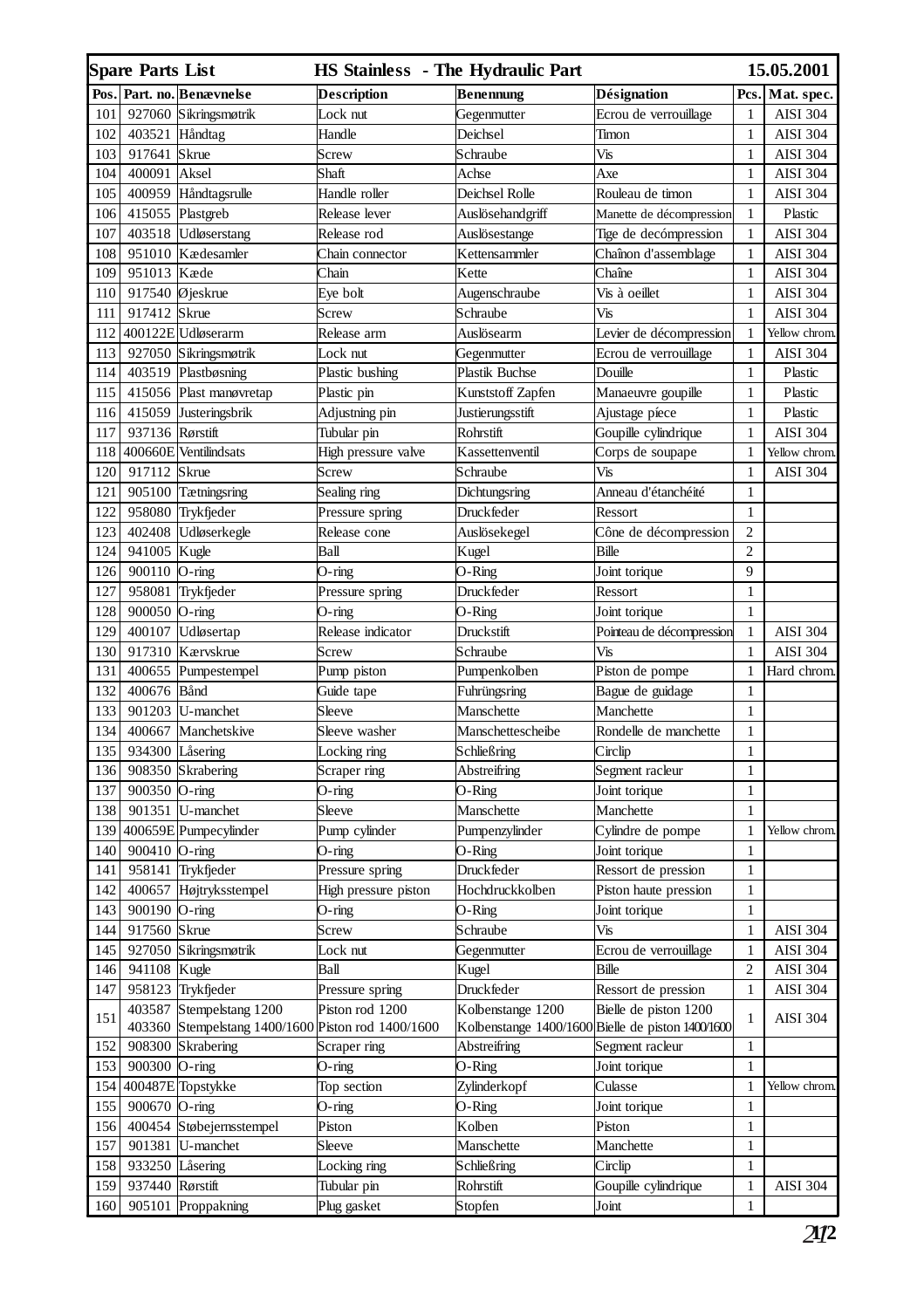

15.05.2001